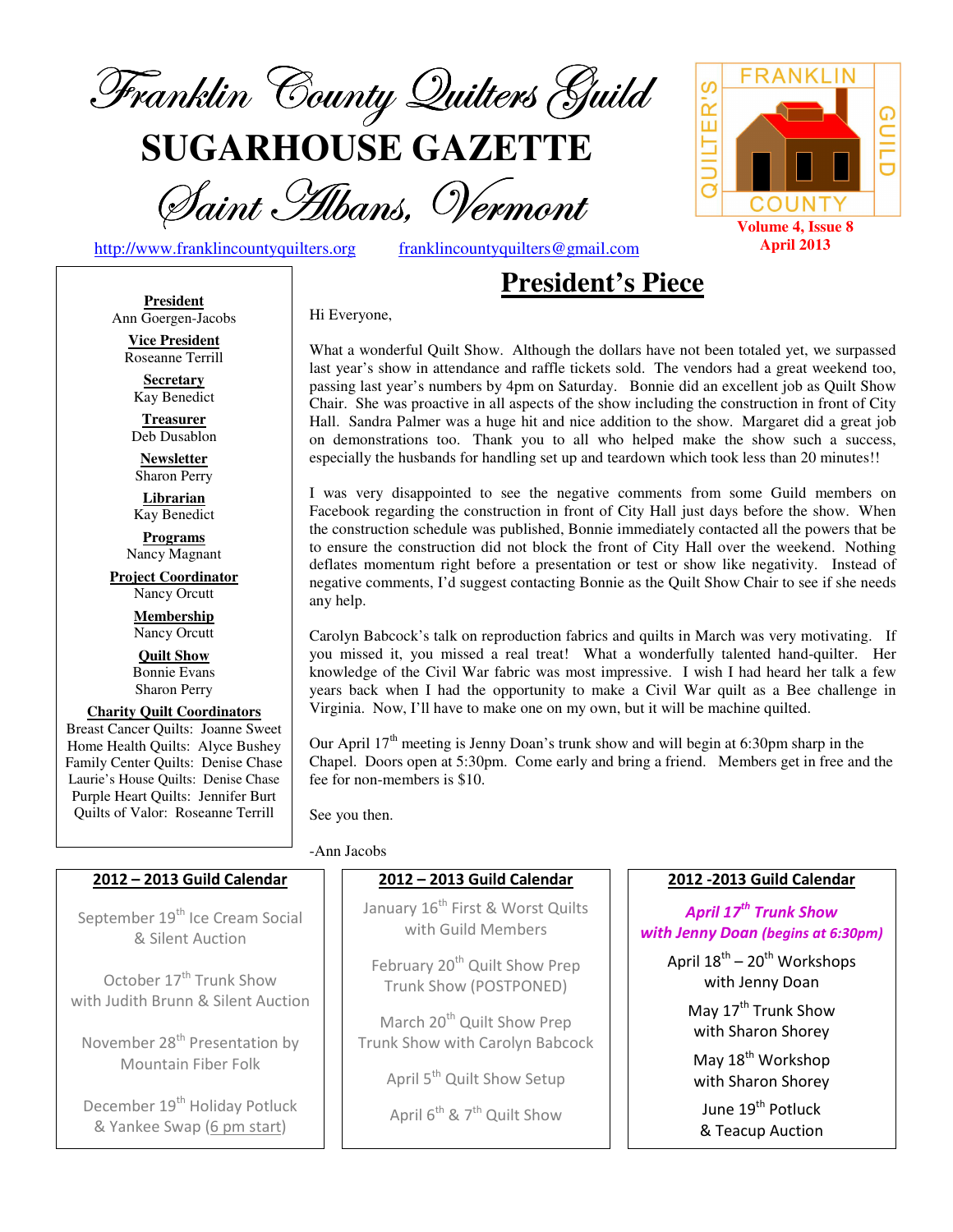

Minutes of March 20, 2013

Present: Total attended 49, including two guests: Mary Jane Palmer of Huntington, and guest speaker Carolyn Babcock of Montgomery

Meeting called to order at 7:00 p.m. by Ann Jacobs, President

Secretary's Report: Motion to accept by Roseanne Terrill, seconded by Sharon Perry

Treasurer's Report: Motion to accept by Roseanne Terrill, seconded by Linda Nadeau

#### **Old Business**

#### Quilt Show

- Quilt registration is closed, with 99 quilts registered, plus 9 antique quilts.
- Quilt drop-off times on Friday, April 3 have been changed to Noon until 3pm.
- Quilts should be dropped off in clear bags with registration slip visible in the bag.
- Registration slips were distributed for proof-reading, and for enclosure in bags for drop-off.
- Take-down was chaotic last year. This year, wait in lobby if not helping take down quilts and poles. Quilts will be brought out in bags, and Marge Taylor and Gerda Thibault will check them out at the door.
- An appreciative letter from Alburgh Welcome Center was read.

Jenny Doan trunk show and workshops

- Alyce Bushey was the winner of a drawing for the last available spot in the workshops.
- Trunk show (next meeting) will be held in the church sanctuary on Wednesday, April 17 at 6:30pm. Members are

to check their names off the list at the door. Admission is \$10 for guests. Volunteers are needed to collect money from guests and from sale of rulers.

- T3 (Tips, Tricks and Techniques)
- Use a binder clip as a stand for a tiny iron when hot. Ann Jacobs
- Wrap up abandoned UFOs to be found and treasured after your death! - Ann Jacobs
- Microwave bowl koozie (fabric layers + "warm tater batting" with darts) - Margaret Miller
- Potholders (giant coasters with reflective heat batting) Margaret Miller
- Jar for needles Bev Cook
- Spray binding with spray starch and iron before sewing it on. - Bev Cook
- Roll binding onto toilet paper roll, hang around your neck by a string while sewing it on. - Diane McGill

#### Raffle Quilt

- The quilt setting pattern will debut at the show.
- Setting and embroidery patterns are all "limited edition." Sharon Perry is taking orders and money from guild members; checks to be made out to FCQG.
- Each embroidery pattern pack for 2 blocks  $= $10$ . There are 6 different packs (12 blocks).
- All 6 embroidery pattern packs (without setting pattern) = \$50.
- All embroidery pattern packs  $+$  setting pattern  $=$  \$60
- All proceeds from sale of patterns are going to the guild. \$116 profit has already been made from sales at the Shop Hop.

#### **New Business**

#### Charity Quilt

- Christy Mulyca and Char Mulyca showed the finished 2013 quilt. It will be displayed at the old Needleman's location until the show, and then will be displayed at the show.
- Ann Jacobs is taking suggestions for recipient of 2014 Charity Quilt.

Ann Jacobs needs two people for the Nominating Committee.

Mary Ellen Therrien has had a quilt request by the FFA. Gerda Thibault will finish one.

Elaine Magnan showed the Home Health "quilt of the month." The pattern is Jenny Doan's Double Slice. Kits are available.

**Program** - Carolyn Babcock spoke about the history and fabrics of Civil War quilts, and she showed some of her own handmade quilts.

**Show and Tell** - Six charity quilts; other quilts and projects

#### **Monthly Drawings**

Door prize won by Kris Bachand Charity Quilt drawing won by Char Mulyca

**Next meeting** - Wednesday, April 17, 2013 at 6:30 pm in the church sanctuary. Guest speaker will be Jenny Doan, who will present a trunk show.

Meeting adjourned at 9:00 p.m.

Minutes submitted by Kay Benedict, Secretary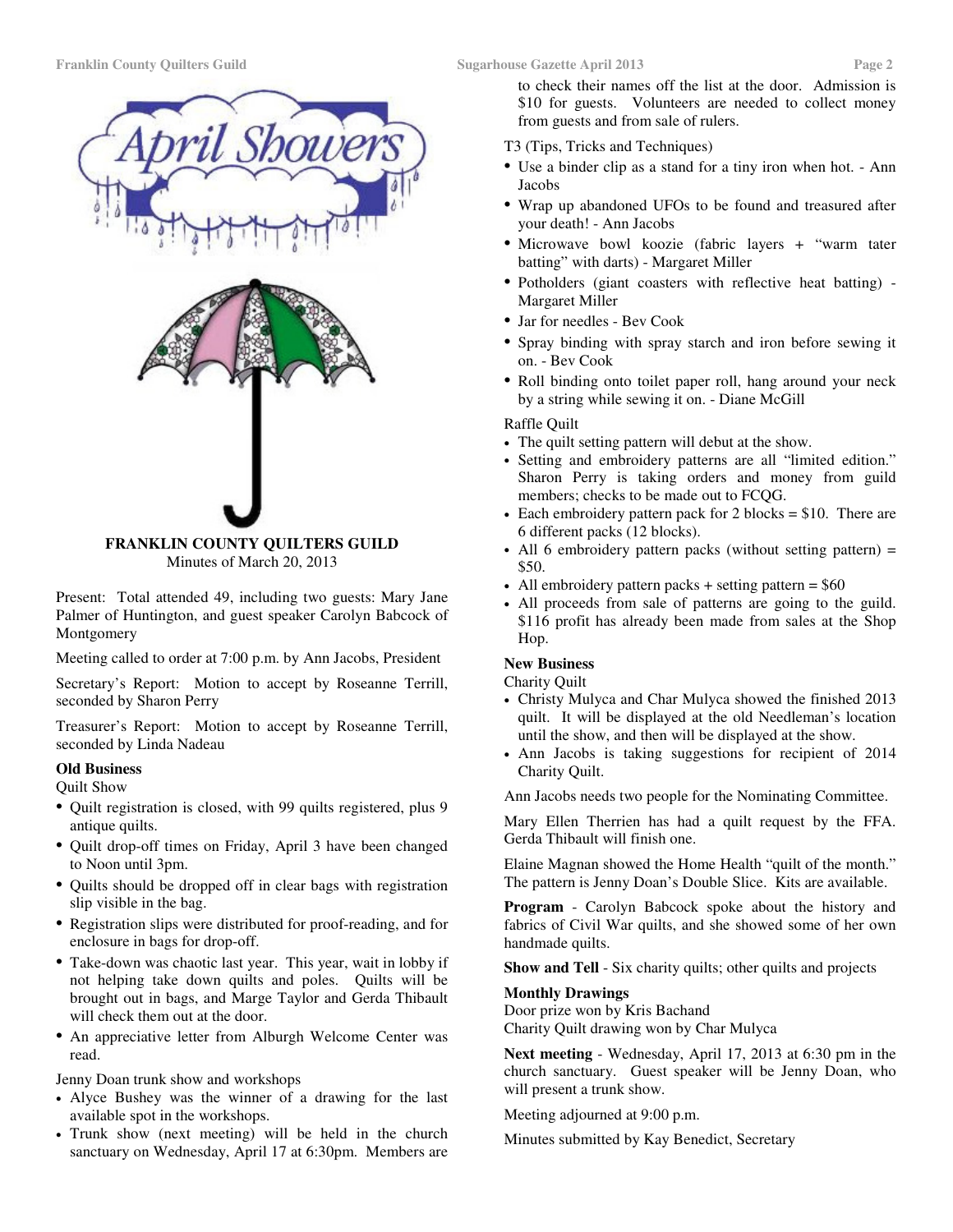#### **NOMINATING COMMITTEE NEEDS YOU!!! By Ann Jacobs**

Volunteers are needed NOW to co-chair the committee to select the 2013-2014 slate of officers. The slate of officers needs to be in place by the May meeting, so the required 30-day notification is met before we vote at the June meeting. Send me an email, ann.goergen-jacobs@ge.com, saying you'll volunteer.

Just a side note to the members: Consider participating as a member of the board. It is an opportunity to make friends and really grow as a human being. The first few meetings as President, I rehearsed exactly what I was going to say at the meeting during the drive in. Within 2-3 months, you STOPPED scaring me!!! Since that time, I have recognized the impact both personally and professionally. Take the challenge and volunteer!!



# **TIPS, TOOLS, OR TECHNIQUES (T<sup>3</sup> )**

The Tips, Tools, or Techniques  $(T^3)$  feature at each meeting continues to grow bigger and bigger each month. In March, four guild members shared seven different tips (see meeting minutes above). One of the tips and techniques shared can be seen at http://syzygyofme.blogspot.com/2012/06/microwav e-bowl-potholder-and-tutorial.html.

#### **INVITATION TO DIANNE S. HIRE WORKSHOPS**

The Champlain Valley Quilters' Guild of Vermont would like to extend an invitation to members of neighboring guilds to enroll in the May workshops given by nationally-known quilt maker, lecturer, instructor, and author, Dianne S. Hire. Workshops are described below. There are no kit fees for these workshops, but they do require some pre-cutting of fabrics, so enroll early.

Dianne is featured in the current issue of the American Quilters' Society (AQS) magazine. Her love of teaching is reflected in workshops that students describe as uniquely fun and exciting. She encourages creative freedom bordering on fabric mayhem. You'll find her quirky sense of humor refreshing and fun to be around. Her blog is at http://dhquiltsandclasses.blogspot.com/.

If you have any questions or would like to enroll in the class, please contact Janet Brunet at 802-846-7392. Payment is required at time of sign-up. Please confirm availability first and then make check payable to CVQG and mail to: Carla White, 7 Valley Road, S. Burlington, VT 05403.

**Wednesday Full Day: Vivacious Curvy Squares Date:** May  $8^{th}$  **Time:** 9:30 am - 4 pm **Cost:** \$45 **Place**: United Church of Colchester



**SQUARE CURVES**? What does that mean? Create easy, template-free, intuitively designed blocks of inset curves that become squares. All types of fabrics make an exceptional quilt. By the end of the day, you may have your curvy quilt completely sewn together and ready to quilt.

**Wednesday Evening: Borders: Piano Keyboard and CheckerBorder** from Quilters PLAYTIME **Date:** May 8<sup>th</sup> **Time:** 6-9 pm **Cost:** \$30

**Place:** United Church of Colchester



See what happens in a fast three hours with a nopattern/template, impromptu technique you will love. Delight yourself with spontaneous design discoveries. By the end of the workshop, you will have two borders ready to use for quilts at home. This can be used as a border or in a wall-hanging.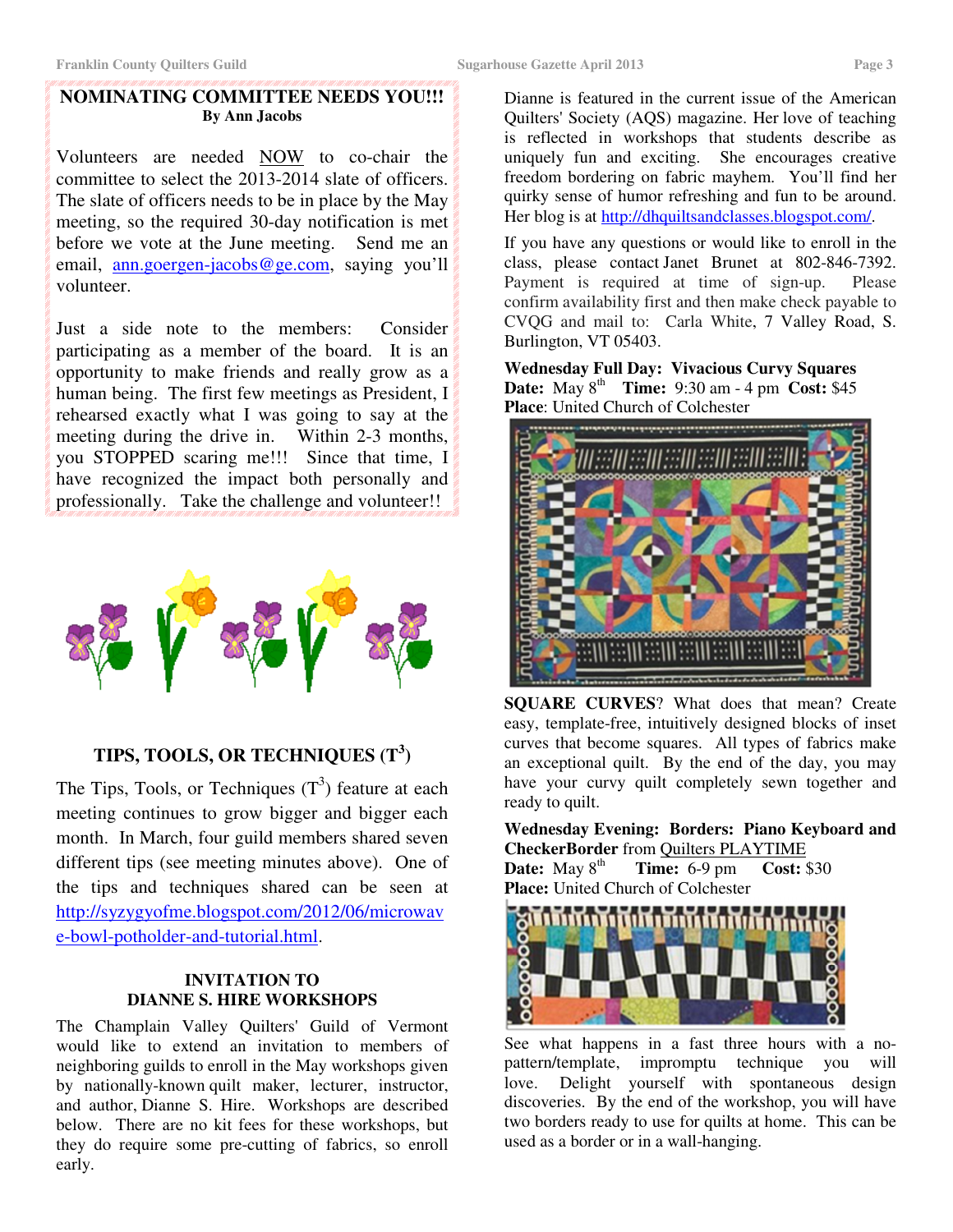### **APRIL 2013 TREASURER'S REPORT**

#### *THIS REPORT DOES NOT INCLUDE MONIES RECEIVED AT THE QUILT SHOW!*

# **FRANKLIN COUNTY QUILTER'S GUILD Treasurer's Report -- April 17, 2013**

| <b>Opening Balance</b>                                  |                    |       |            | \$4,293.30 |
|---------------------------------------------------------|--------------------|-------|------------|------------|
| <b>Funds collected</b>                                  |                    |       |            |            |
| Raffle tickets (YTD: \$1319.00)                         |                    |       | \$576.00   |            |
| Sharon Shorey workshop                                  |                    |       | \$30.00    |            |
| Jenny Doan workshop                                     |                    |       | \$175.00   |            |
| Madison Bridges pattern sales                           |                    |       | \$360.00   |            |
| Membership                                              |                    |       | \$15.00    |            |
|                                                         | Sub-Total          |       | \$1,156.00 |            |
|                                                         |                    | Total |            | \$5,449.30 |
| Funds paid out                                          |                    |       |            |            |
| Church of the Rock, Apr rent (Wed/Sat)                  |                    |       | \$70.00    |            |
| Gerald Perry, Room set-up for Apr (Wed/Sat)             |                    |       | \$50.00    |            |
| Sharon Perry, Bridge pattern printing, paper & bags     |                    |       | \$243.99   |            |
| Gwen Guyette, Fabric                                    |                    |       | \$15.27    |            |
| Gerda Thibault, QS poster printing, postage             |                    |       | \$80.64    |            |
| Nancy Magnant, Carolyn Babcock gift cert for trunk show |                    |       | \$100.00   |            |
| Regal Arts, QS fliers                                   |                    |       | \$48.81    |            |
| Cincinatti Ins Co, premium late fee                     |                    |       | \$25.00    |            |
|                                                         | Sub-Total          |       | \$633.71   |            |
|                                                         | <b>Grand Total</b> |       |            | \$4,815.59 |

2013 YTD Collections: \$2792.47

Respectfully submitted, Deborah L. Dusablon, Treasurer 04/17/13

#### QUILT TIPS

- Before pressing freezer paper to your fabric, punch a small hole in the paper. After finishing the appliqué, you can put your needle in the hole on the freezer paper, and it pulls right off!

- When doing hand appliqué and traveling, simply wind your bobbins with the color threads needed and place them in a medicine bottle. Drill tiny holes through the top of bottle and pull up your thread colors. They will stay neat and easy to use! One medicine bottle holds approximately 7 bobbins of color.

- If you cut your pieces for appliqué on the bias they will be much easier to turn.

Deadline for articles for next newsletter:

Wednesday, April 24<sup>th</sup>, 2013

Please email articles to Sharon Perry, vtquilter@gmail.com, or mail to PO Box 517, Montgomery Center VT 05471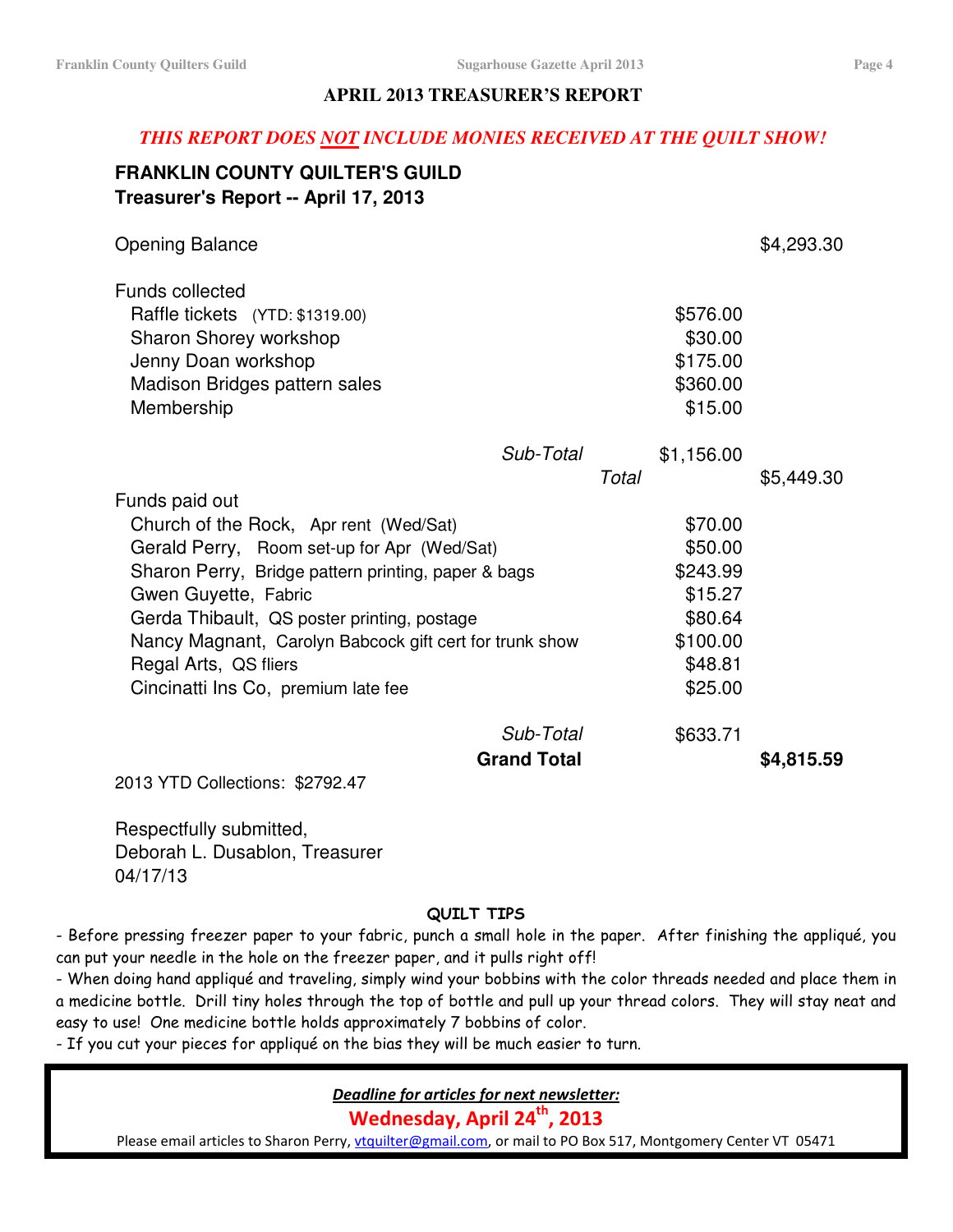#### **QUILT SHOW WINNERS ANNOUNCED**

The Franklin County Quilters Guild hosted its 15<sup>th</sup> annual Franklin County Quilt Show at the St. Albans City Hall this past weekend. Despite the construction along Main Street, the quilt show brought nearly 800 people to the St. Albans downtown. It was the second highest attendance in the quilt show's history!

For the first time, the quilt show featured a certified quilt appraiser, Sandra Palmer of Woodstock. Palmer provided quilt appraisals for both antique and contemporary quilts to guild members and community members over the weekend. She saw many remarkable quilts and expressed the need to come back to St. Albans for another day or two of appraisals as there were more quilts to appraise than appointments available.

Mayor Liz Gamache stopped by the quilt show Saturday morning to select her favorite quilt out of 99 entries for the Mayor's Award. Mayor Gamache presented the award to Diane Forey of Rouses Point, New York, for her quilt, "Folk Art Album." St. Albans resident Jamie Baron's "Dad's Memory Quilt" won the Founder's Award. The Founder's Award was presented on behalf of Denise Quint, formerly of St. Albans. Quint organized the first ever Franklin County Quilt Show in 1999 and served as the show's chairwoman for 5 consecutive years. Guild president, Ann Goergen-Jacobs of North Hero, selected "Maasai Woman" by Kay Benedict of St. Albans for the President's Award.

Eighteen additional awards were presented during the show, including 5 awards from show vendors, 12 viewers' choice awards, and an Appraiser Award from Sandra Palmer. The vendors' awards and winners were: from Blissful Bags by Bonnie, Swanton, "Jimmy's Folly" by Diane McGill of Swanton; from Country Thyme, Derby, "Kim's Class II" by Shirley Babcock of St. Albans; from Log Cabin Fabrics, Selkirk, New York, "Pathway to Gettysburg PA" by Priscilla Tiralla of Franklin, quilted by Rolande Fortin of Enosburg Falls; from Thread Connections, Middlebury, "Breezy Log" by Shirley Babcock; and from Yankee Pride, Essex Junction, "Vermont Country Hideaway" by Gwen Guyette of St. Albans, quilted by June Bugbee of Jericho.

The viewers' choice award winners were: Large Bed Quilt, first place, "Breezy Log" by Shirley Babcock, second place, "Vermont Country Hideaway" by Gwen Guyette, third place, "Log Cabin Lone Star Quilt" by Peggy Paradee of Fairfield, quilted by Bev Cook of St. Albans; Lap Quilt, first place, "Pathway to Gettysburg PA" by Priscilla Tiralla, second place, "Butterflies Abound" by Bonnie Evans of Swanton, third place, "Sweet Autumn" by Diane Forey; Wall-hanging, first place, "Folk Art Album" also by Forey, second place,

"Little Mack's Farm Vermont" by Monica Kelley of Franklin, third place, "Kim's Class II" by Shirley Babcock; Mystery Quilt, first place, "Mystery Project" by Denise Chase of St. Albans, second place, "Star Struck" by Bonnie Evans, third place, "Mystery Quilt Challenge" by Alyce Bushey of St. Albans. Sandra Palmer presented the Appraiser's Award to "In All Its Glory" by Diane Forey, quilted by Babette Coons of St. Albans.

Several drawings were also conducted at the conclusion of the quilt show. The raffle winners were: queen-sized quilt featuring covered bridges in Franklin County, Jeannette Harrison of Essex Junction; basket of fabric, Dorothy Dow of Fairfield; and Hannaford gift basket, Sue Clark of Franklin. Three names were drawn for door prizes: Shirley Parizo of North Hero won a quilted table runner; Lilianne-Gisele Racicot of Sainte-Sabine, Quebec, Canada won a maple gift basket; and Casey Swoyer of Sheldon won a gallon of syrup.

Congratulations to all the winners at the quilt show!



#### **THOSE MAGNIFICENT CRAZIES By Cindy Thury Smith**

They say they like crazy quilting because "it has no rules" Use fancy fabrics, silks, satins, velvets even tulles! Do random piecing then comes the part they really relish With embroidery, beading, ribbons, etc. they will embellish When shown, crazy quilts always draw the oohs and aahs They're fancy, glittery, they make people pause But at the quilt shows they get no respect They won't get the prizes, no ribbons bedecked But still we sew 'em, in our individual ways With trims and memorabilia they do blaze Crazy Quilters, it's a different drummer they hear Making beauties out of bits and pieces they hold dear When you come right down to it to thine own artist be true Their own vision of quilt making that's what they do And though not always understood by their quilting peers Those crazies are glorious down through the years.